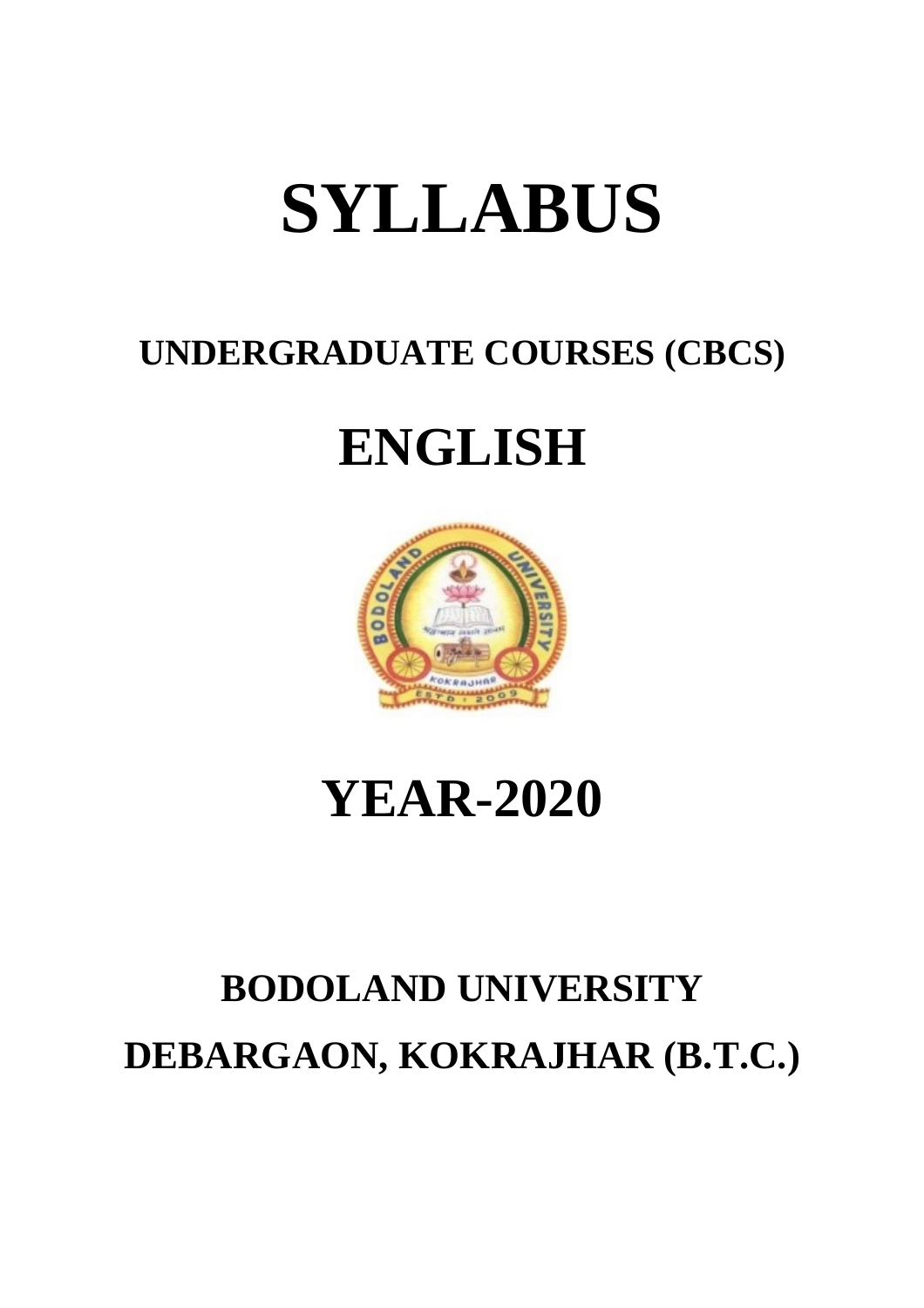#### **UG SYLLABUS(CBCS)**

#### **Preamble:**

Education plays enormously significant role in building of a nation. There are quite a large number of educational institutions, engaged in imparting education in our country. Majority of them have entered recently into the semester system to match with international educational pattern. However, our present education system is churning out youth who have to compete locally, regionally, nationally as well as globally. The present alarming situation necessitates transformation and/or redesigning of system, not only by introducing innovations but developing "learner-centric approach. Majority of Indian higher education institutions have been following the system which obstructs the flexibility for the students to study the subjects/courses of their choice and their mobility to different institutions. There is need to allow the flexibility in education system, so that students depending upon their interests can choose inter-disciplinary, intra-disciplinary and skill-based courses. This can only be possible when Choice Based Credit System (CBCS), an internationally acknowledged system, is adopted. The CBCS not only offers opportunities and avenues to learn core subjects but also explore additional avenues of learning beyond the core subjects for holistic development of an individual. The CBCS will undoubtedly facilitate benchmarking of our courses with best international academic practices.

#### **Advantages of the choice-based credit system:**

- Shift in focus from the teacher-centric to student-centric education.
- Student may undertake as many credits as they can cope with (without repeating all courses in a given semester if they fail in one/more courses).

 The CBCS allows students to choose inter-disciplinary, intra-disciplinary courses, skilloriented papers (even from other disciplines according to their learning needs, interests and aptitude) and more flexibility ones for students.

 The CBCS makes education broad-based and on a par with global standards. One can take credits by choosing unique combinations. For example, Physics with Economics, Microbiology with Chemistry or Environmental Science etc.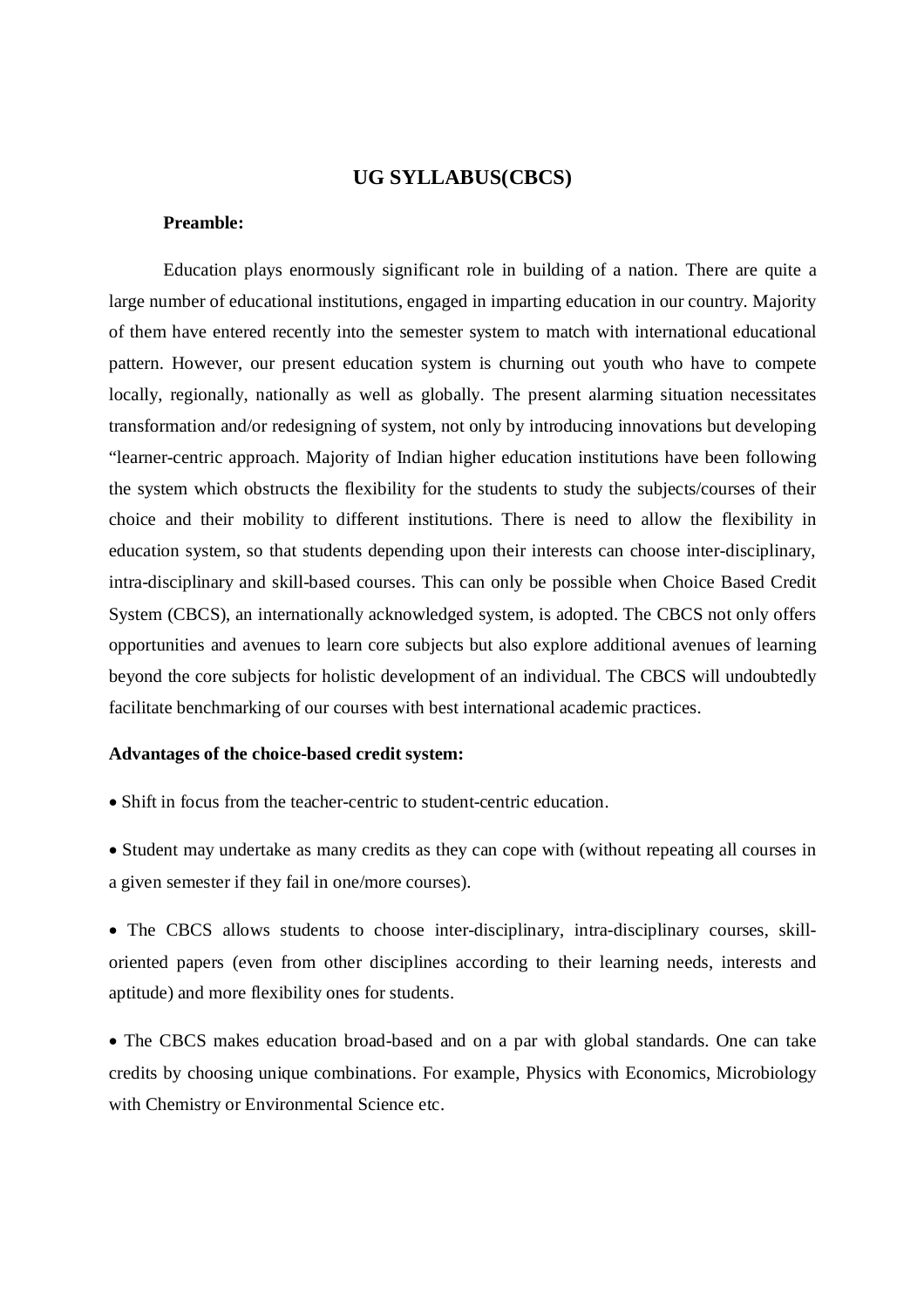The CBCS offers flexibility for students to study at different times and at different institutions to complete one course (easy mobility by students). Credits earned at one institution can be transferred to another institution.

#### **CHOICE BASED CREDIT SYSTEM (CBCS):**

These courses aim to provide a paradigm shift in the national education policy seeking to bridge an increasing gap between an undergraduate degree and employability. The proposed curriculum endeavours to empower the students and help them in their pursuit for achieving overall 3 excellence. Being the regulatory authority for higher education in India, the UGC constantly engages itself to suggest and facilitate the implementation of schemes and programs, which improves not only the level of academic excellence but also improves the academic and research environment in this country. The main feature of the CBCS is to make undergraduate education student centric rather than system centric or teacher centric. For achieving these objectives, the CBCS strives to create a holistic syllabus. Thus, in addition to dedicated focus on a discipline through core papers whether in an honours curriculum or a regular curriculum, elective papers have been added which will give students the freedom to choose the allied/applied/broad areas of their discipline and also the areas of other disciplines of their interest. Further in keeping with the vision of the Government, special emphasis has been given to ability enhancement and skill development of students through elective courses under these domains which every student is required to study. However, in keeping with the spirit of CBCS here also the students will have complete freedom to choose these courses from a pool suggested by the UGC/Universities. All papers except core papers offer complete freedom to the Universities in designing and reviewing the syllabi and enable them to offer their own distinct flavor and maintain their unique character. These elective papers provide them with the opportunity to develop competencies of students in their areas of strength, expertise and specialization. Even in the core papers under the proposed guidelines 30% flexibility is proposed in adopting the syllabus as per the template advised by the UGC. It is pertinent to point out that as per the existing education policy different institutions and universities are required to maintain 70% equivalence in the syllabi and the same is being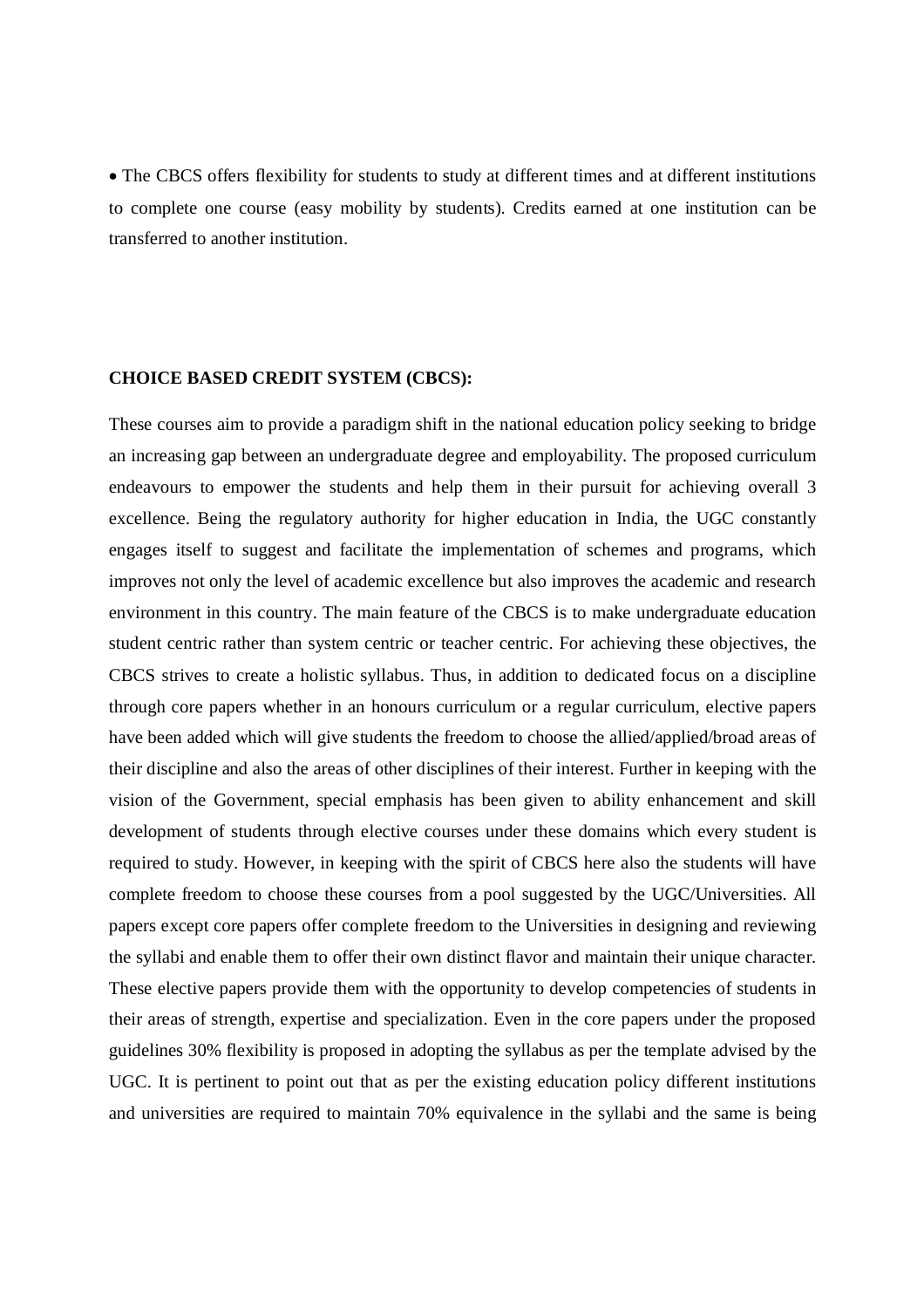maintained under the proposed system of CBCS. There is apprehension amongst the faculty from different institutions that with the implementation of CBCS there will be migration or transfer of the faculty from one institution to another which is far from truth. The CBCS provides an opportunity for the students to choose courses from the prescribed courses comprising core, elective and skill based courses. The courses can be evaluated following the grading system, which is considered to be better than the conventional marking system. Therefore, it is necessary to introduce uniform grading system. This will benefit the students to move across institutions both within India and across countries. In order to bring the uniformity in evaluation system and computation of the Cumulative Grade Point Average (CGPA) based on student's performance in examinations, the UGC has formulated the guidelines which are also annexed herewith.

#### **Meaning of the Courses (CBCS):**

- 1. **Core Course:** A Core Course is compulsory for all students of that particular degree programme.
- 2. **Elective Course:**Elective Course isthat Course which is chosen from a pool of courses and which may be very specific or specialized or advanced or supportive to the discipline/ subject of study or which provides an extended scope or which enables an exposure to some other discipline/subject/domain or nurtures the candidate's proficiency/skill is called an Elective Course.

2.1 **Discipline Specific Elective (DSE) Course**: Elective courses which are offered by the main discipline/subject of the programme is termed as Discipline Specific Elective. The University/Institute may also offer discipline related Elective courses of interdisciplinary nature (to be offered by main discipline/subject of study).

2.2 **Dissertation/Project:** An elective course designed to acquire special/advanced knowledge, such as supplement study/support study to a project work, and a candidate studying such a course on his own with an advisory support by a teacher/faculty member is called dissertation/project.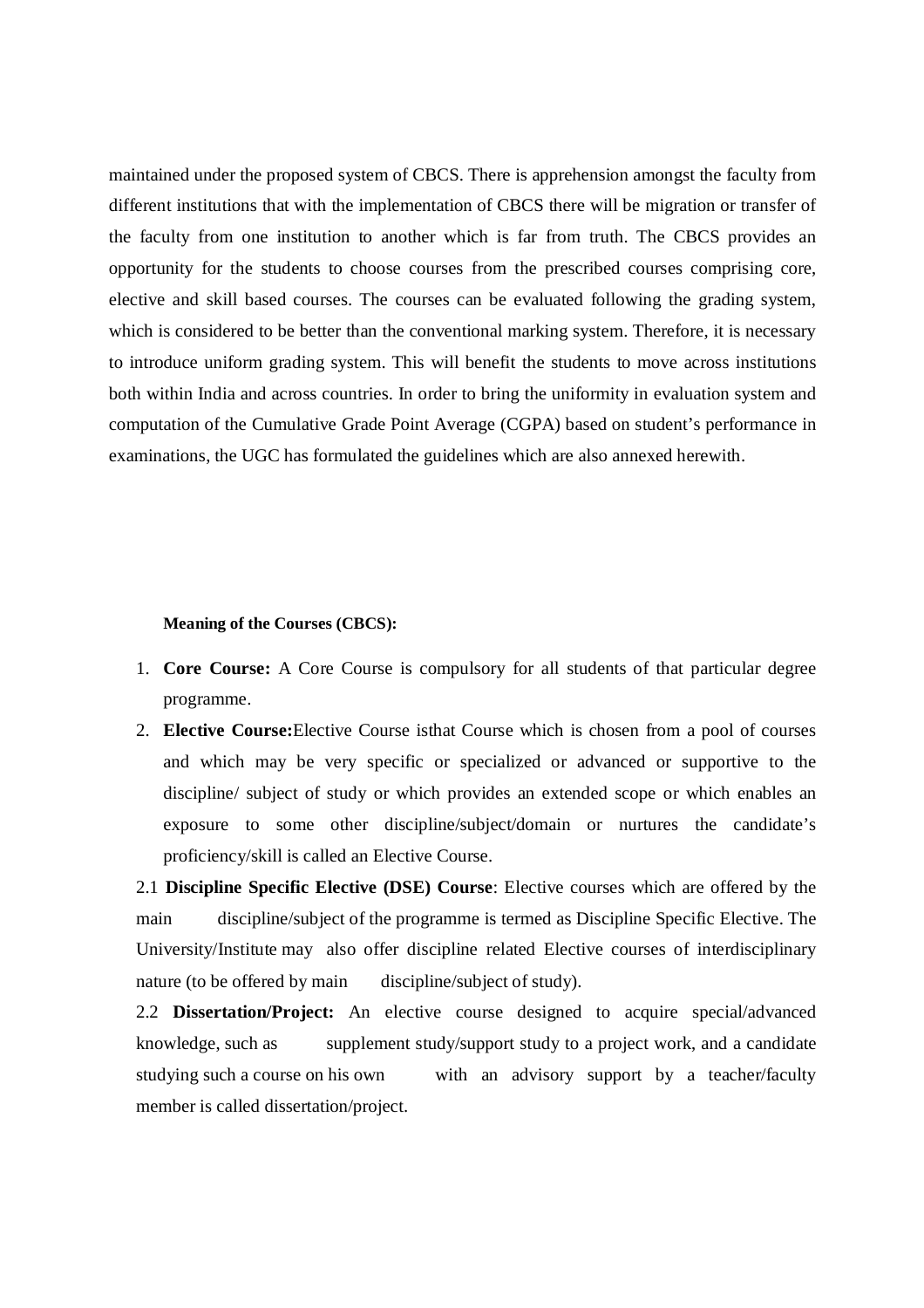2.3 **Generic Elective (GE) Course:** An elective course chosen generally from an unrelated discipline/subject, with an intention to seek exposure is called a Generic Elective. P.S.: A core course offered in a discipline/subject may be treated as an elective by other discipline/subject and vice versa and such electives may also be referred to as Generic Elective.

3. **Ability Enhancement Courses (AEC):** The Ability Enhancement (AE) Courses may be of two kinds: Ability Enhancement Compulsory Courses (AECC) and Skill Enhancement Courses (SEC). "AECC" courses are the courses based upon the content that leads to Knowledge enhancement; i. Environmental Science and ii. English/MIL Communication. These are mandatory for all disciplines. SEC courses are value-based and/or skill-based and are aimed at providing hands-on-training, competencies, skills, etc.

3.1 Ability Enhancement Compulsory Courses (AECC): Environmental Science, English Communication/MIL Communication. 3.2 Skill Enhancement Courses (SEC): These courses may be chosen from a pool of courses designed to provide value-based and/or skill-based knowledge.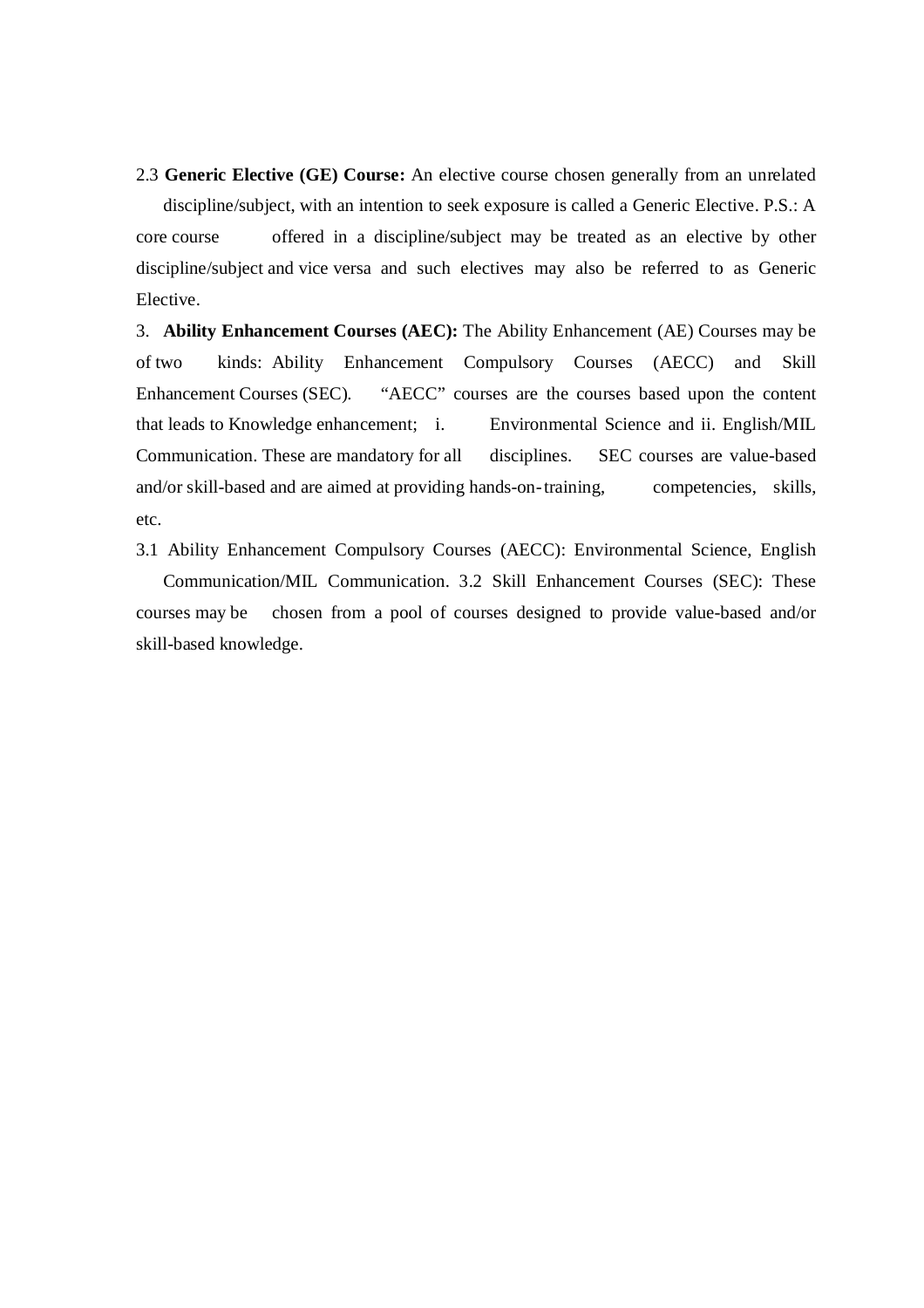#### **B. A. HONOURS IN ENGLISH Details of Courses Under Undergraduate (B.A./ B.Com.) (Honours)**

|            | Course                                                                                                                                                                                                                                                                                                                                                                |                     | *Credits         |  |  |
|------------|-----------------------------------------------------------------------------------------------------------------------------------------------------------------------------------------------------------------------------------------------------------------------------------------------------------------------------------------------------------------------|---------------------|------------------|--|--|
|            |                                                                                                                                                                                                                                                                                                                                                                       | Paper+ Practical    | Paper + Tutorial |  |  |
| I.         | <b>Core Course (6 Credits)</b>                                                                                                                                                                                                                                                                                                                                        |                     |                  |  |  |
|            | $(14$ Papers)                                                                                                                                                                                                                                                                                                                                                         | $14X4 = 56$         | $14X5 = 70$      |  |  |
|            | Core Course Practical / Tutorial*                                                                                                                                                                                                                                                                                                                                     | $14X2=28$           | $14X1 = 14$      |  |  |
|            | (14 Practicals)                                                                                                                                                                                                                                                                                                                                                       |                     |                  |  |  |
| II.        | <b>Elective Course (6 Credits)</b>                                                                                                                                                                                                                                                                                                                                    |                     |                  |  |  |
|            | (8 Papers)                                                                                                                                                                                                                                                                                                                                                            |                     |                  |  |  |
|            | A.1- Discipline Specific Elective<br>(4 papers)                                                                                                                                                                                                                                                                                                                       | $4x4=16$            | $4X5=20$         |  |  |
|            | A.2 - Discipline Specific Elective                                                                                                                                                                                                                                                                                                                                    |                     |                  |  |  |
|            | Elective Course Practical / Tutorials*                                                                                                                                                                                                                                                                                                                                | $4X2=8$             | $4X1=4$          |  |  |
|            | B.1 – Generic Elective/Interdisciplinary<br>(4 papers)                                                                                                                                                                                                                                                                                                                | $4x4=16$            | $4X5=20$         |  |  |
|            | B.2 - Generic Elective/Interdisciplinary                                                                                                                                                                                                                                                                                                                              |                     |                  |  |  |
|            | Elective Course Practical / Tutorials*                                                                                                                                                                                                                                                                                                                                | $4X2=8$             | $4X1=4$          |  |  |
| III.<br>1. | (Two papers from each discipline of choice including papers of interdisciplinary nature.)<br>• Optional Dissertation or project work in place of one elective paper (6 credits) in 6th<br><b>Semester</b><br><b>Ability Enhancement Courses</b><br><b>Ability Enhancement Compulsory Courses (AECC)</b><br>(2 Papers of 4 credits each)<br>$2 X 4 = 8$<br>$2 X 4 = 8$ |                     |                  |  |  |
|            | <b>Environmental Science</b><br>English/Hindi/MIL Communication                                                                                                                                                                                                                                                                                                       |                     |                  |  |  |
|            | 2. Skill Enhancement Courses (SEC)<br>(2 Papers of 4 credits each)                                                                                                                                                                                                                                                                                                    | $2 X 4 = 8$         | $2 X 4 = 8$      |  |  |
|            |                                                                                                                                                                                                                                                                                                                                                                       | Total credit= $148$ | $Total = 148$    |  |  |

Institute should evolve a system/policy about ECA/ General Interest/Hobby/Sports/NCC/NSS/related courses on its own. \*wherever there is a practical there will be no tutorial and vice-versa. (NB: The Course Template is taken from UGC Syllabus under CBCS)

#### **Abbreviation Terms:**

**C=**Core; **AECC=**Ability Enhancement Compulsory Course; **DSC=**Discipline Specific Core Course; **DSE=**Discipline Specific Elective; **ENG=**English; **GE=**Generic Elective; **H=**Honours; **SEC=**Skill Enhancement Course; **LT=**Lecture, Tutorial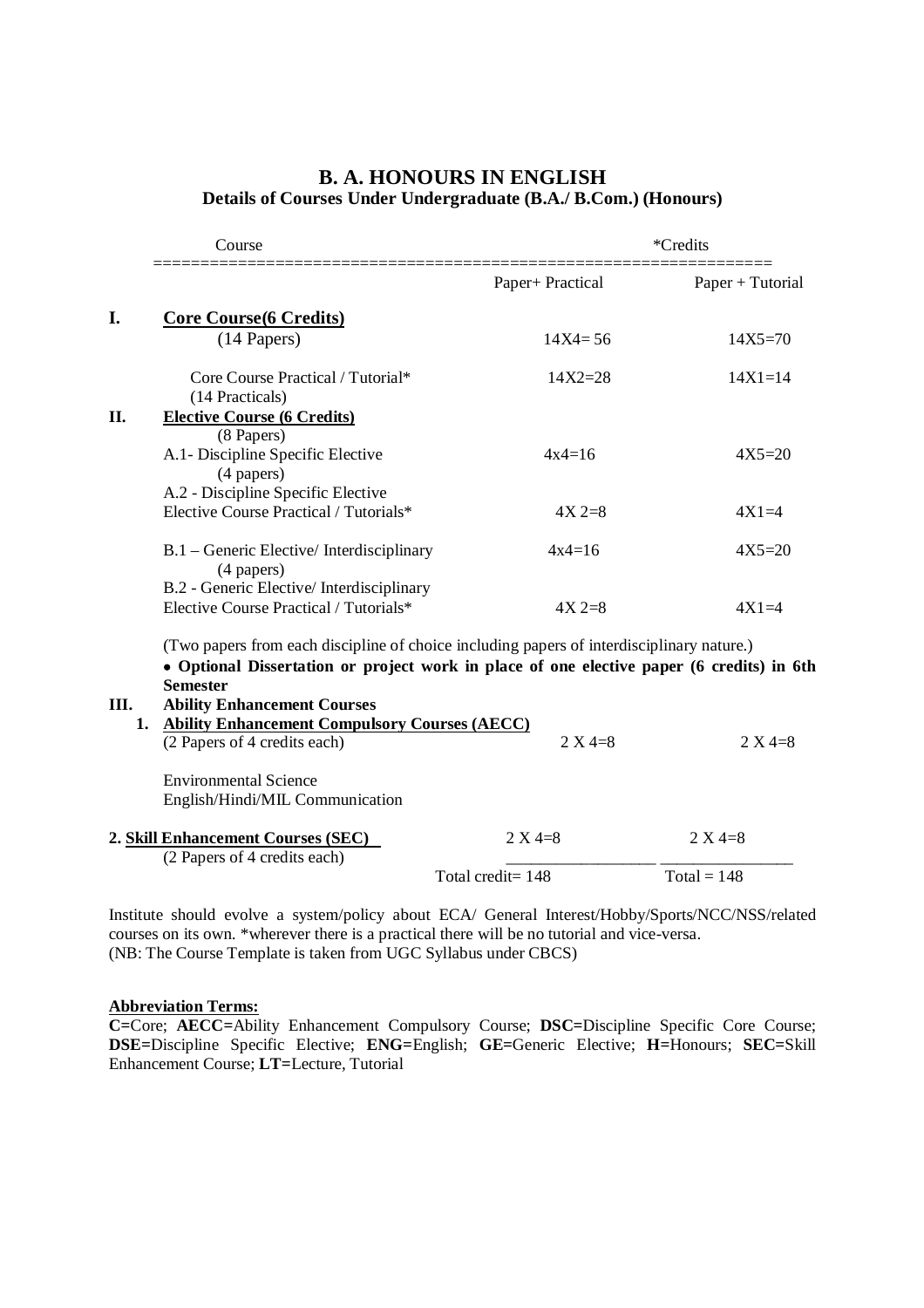| Complete Course Sur acture |                                         |                     |              |            |              |  |
|----------------------------|-----------------------------------------|---------------------|--------------|------------|--------------|--|
| Semesters                  | CORE COURSE (14)                        | Ability             | Skill        | Elective:  | Elective:    |  |
|                            |                                         | Enhancement         | Enhancement  | Discipline | Generic      |  |
|                            |                                         | Compulsory          | Course (SEC) | Specific   | (GE)(4)      |  |
|                            |                                         | Course (AECC) $(2)$ | (2)          | DSE(4)     |              |  |
|                            |                                         |                     |              |            |              |  |
|                            | C-1: Indian Classical Literature        | English             |              |            | $GE-1$ : The |  |
|                            |                                         | Communication       |              |            | Individual   |  |
|                            | Classical<br>C-2 European<br>Literature |                     |              |            |              |  |
|                            |                                         |                     |              |            | and Society  |  |
|                            |                                         |                     |              |            |              |  |
|                            |                                         |                     |              |            |              |  |
|                            |                                         |                     |              |            |              |  |

#### **Complete Course Structure**

#### **Semester Wise Course Summary:**

**Semester-I**

| <b>ENG-101H, C-1:</b>  | <b>Indian Classical Literature</b>             |
|------------------------|------------------------------------------------|
| <b>ENG-102H, C-2:</b>  | European Classical Literature                  |
| <b>ENG-103H, GE-1:</b> | (Choose from the course pool)                  |
|                        | <b>ENG-104H, AECC-1:</b> English Communication |

#### **Generic Elective in English**

#### **(This is meant for other discipline)**

**Semester-I**

**ENG-103H, GE-1**: Individual and Society

#### **Details of Syllabus**

#### **B.A. Honours in English (CBCS)**

The Courses of BA Honours in English is designed to train the undergraduate students as critics and interpreters of literary works of art, cultures, ideas and issues related to theircontemporary societies. The courses, besides guiding the students to appreciate and critique the humanities, would help them to inculcate aesthetic values, reasoning, analysis, evaluation and critical thinking. The syllabus, which offers a well-designed, innovative and a compact course, comprises British literature, European Literature, American Literature, African Literature, Indian Literature, Academic Writing that covers the vast emerging areas like Culture Studies, Media Studies, Gender Studies, Northeast Writings in English, Women's Writing, Individual and Society, Translation Studies, Literature and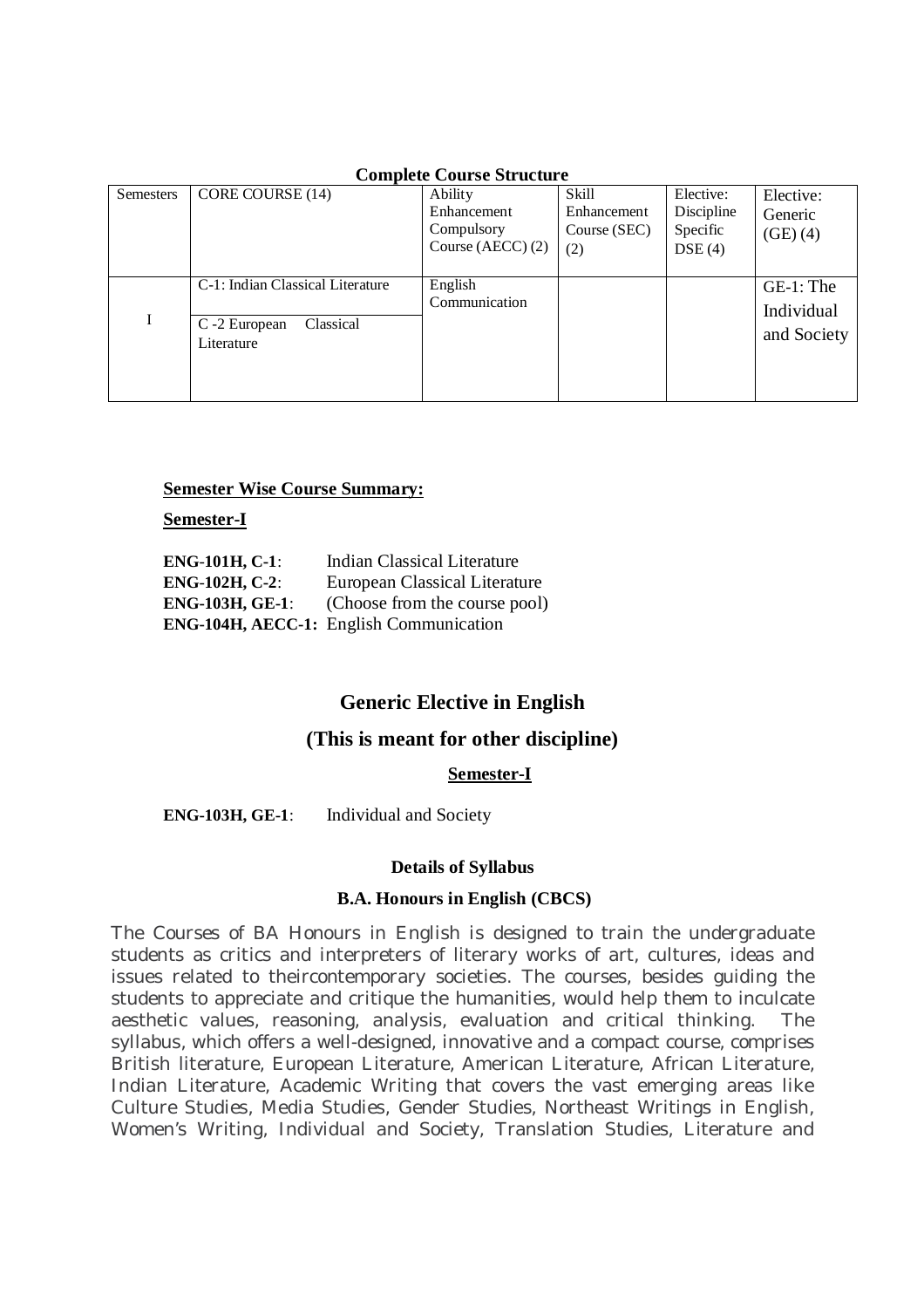Environment, Ecocriticism, Language and Linguistics. It also aims to develop students' research aptitude and skills by including a paper on Research Methodology.

**[Mark distribution: All papers with 6 credits are allotted 100 marks and papers with 2/4 credits are allotted 50 marks. 100= 20 (Internal Assessment) + 80 (External Examination) and for 50 marks there will be no Internal Assessment.]**

#### **SEMESTER- I**

**C-1: Indian Classical Literature Credit 6=5+1 (L+T)**

**(Sections: 1+2+3+4= Credits: 1½ +1½ +1½ +1½)**

1. Kalidasa:*AbhijnanaShakuntalam,* tr. Chandra Rajan, in *Kalidasa: The Loom of Time* (New Delhi: Penguin, 1989).

2. Vyasa: 'The Dicing' and 'The Sequel to Dicing, 'The Book of the Assembly Hall', 'The Temptation of Karna', Book V 'The Book of Effort', in *The Mahabharata:* tr. and ed.

J.A.B. van Buitenen (Chicago: Brill, 1975) pp. 106–69.

3. Sudraka:*Mrcchakatika*, tr. M.M. Ramachandra Kale (New Delhi: Motilal Banarasidass, 1962).

#### **Suggested Topics and Background of Prose Readings for Class Presentations**

#### **Topics**

The Indian Epic Tradition: Themes and Recensions Classical Indian Drama: Theory and Practice Alankara and Rasa Dharma and the Heroic

#### **Suggested Readings:**

1. Bharata, *Natyashastra,* tr. Manomohan Ghosh, vol. I, 2nd edn (Calcutta: Granthalaya, 1967) chap. 6: 'Sentiments', pp. 100–18.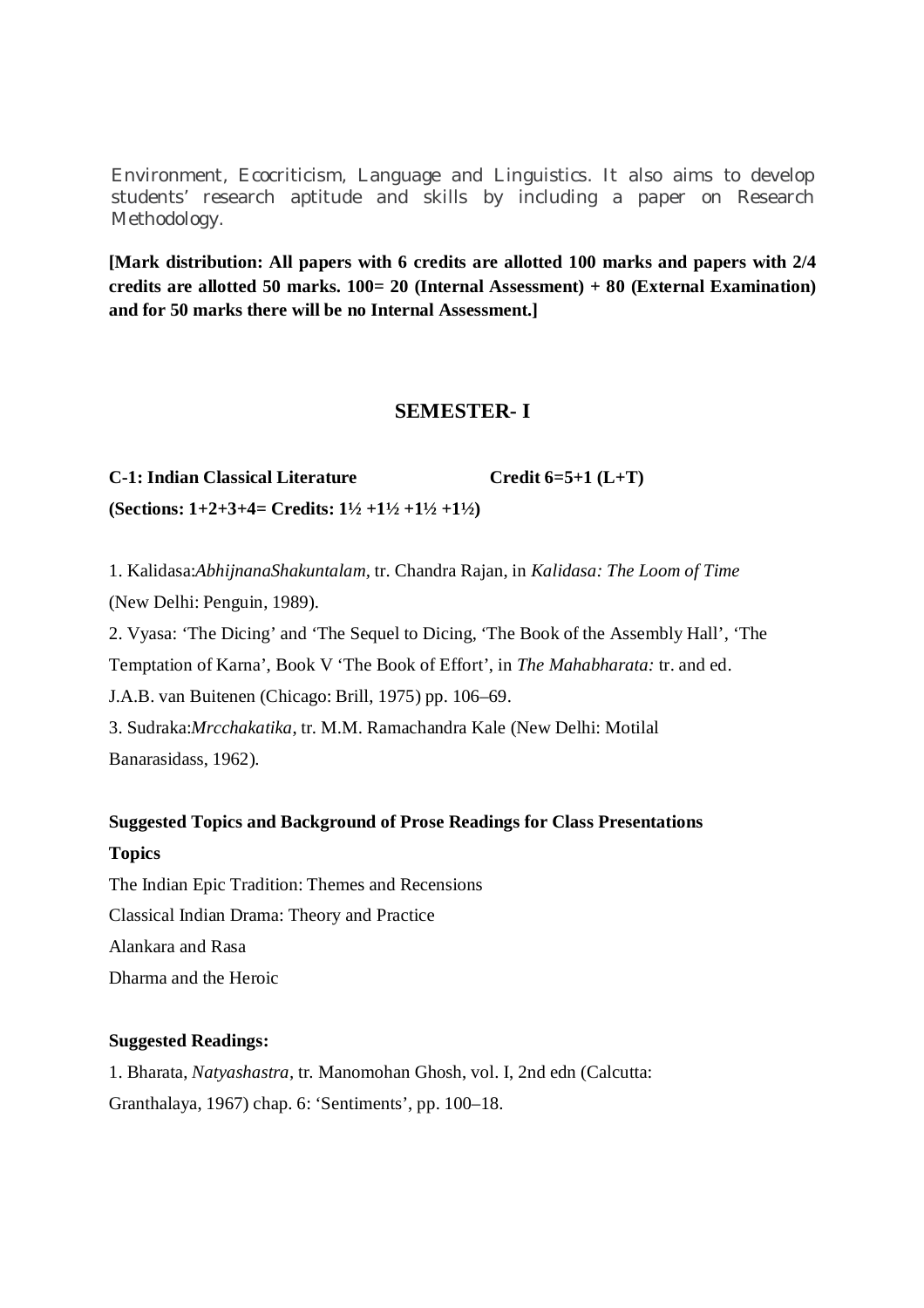2. IravatiKarve, 'Draupadi', in *Yuganta*: *The End of an Epoch* (Hyderabad: Disha, 1991) pp. 79–105.

3. J.A.B. Van Buitenen, 'Dharma and Moksa', in Roy W. Perrett, ed., *Indian Philosophy*, *vol. V*, *Theory of Value: A Collection of Readings* (New York: Garland, 2000) pp. 33–40.

4. Vinay Dharwadkar, 'Orientalism and the Study of Indian Literature', in *Orientalism and the Postcolonial Predicament: Perspectives on South Asia*, ed. Carol A. Breckenridge and Peter van der Veer (New Delhi: OUP, 1994) pp. 158–95.

#### **C-2: European Classical Literature Credit 6=5+1 (L+T) (Sections: 1+2+3+4+5= Credits: 1½ +1½ +1+1+1)**

1. Homer. *The Iliad,* Book I to Book III, tr. E.V. Rieu (Harmondsworth: Penguin,1985). 2. Sophocles. *Oedipus the King*, tr. Robert Fagles in *Sophocles: The Three Theban Plays* (Harmondsworth: Penguin, 1984). 3. Plautus. *Pot of Gold,* tr. E.F. Watling (Harmondsworth: Penguin, 1965). 4. Ovid. *Selections from Metamorphoses* 'Pyramus and Thisbe'

(Book IV), 'Philomela' (Book VI), tr. Mary M. Innes (Harmondsworth: Penguin, 1975).

#### **Suggested Topics and Background of Prose Readings for Class Presentations Topics**

The Epic Comedy and Tragedy in Classical Drama The Athenian City State Catharsis and Mimesis Satire Literary Cultures in Augustan Rome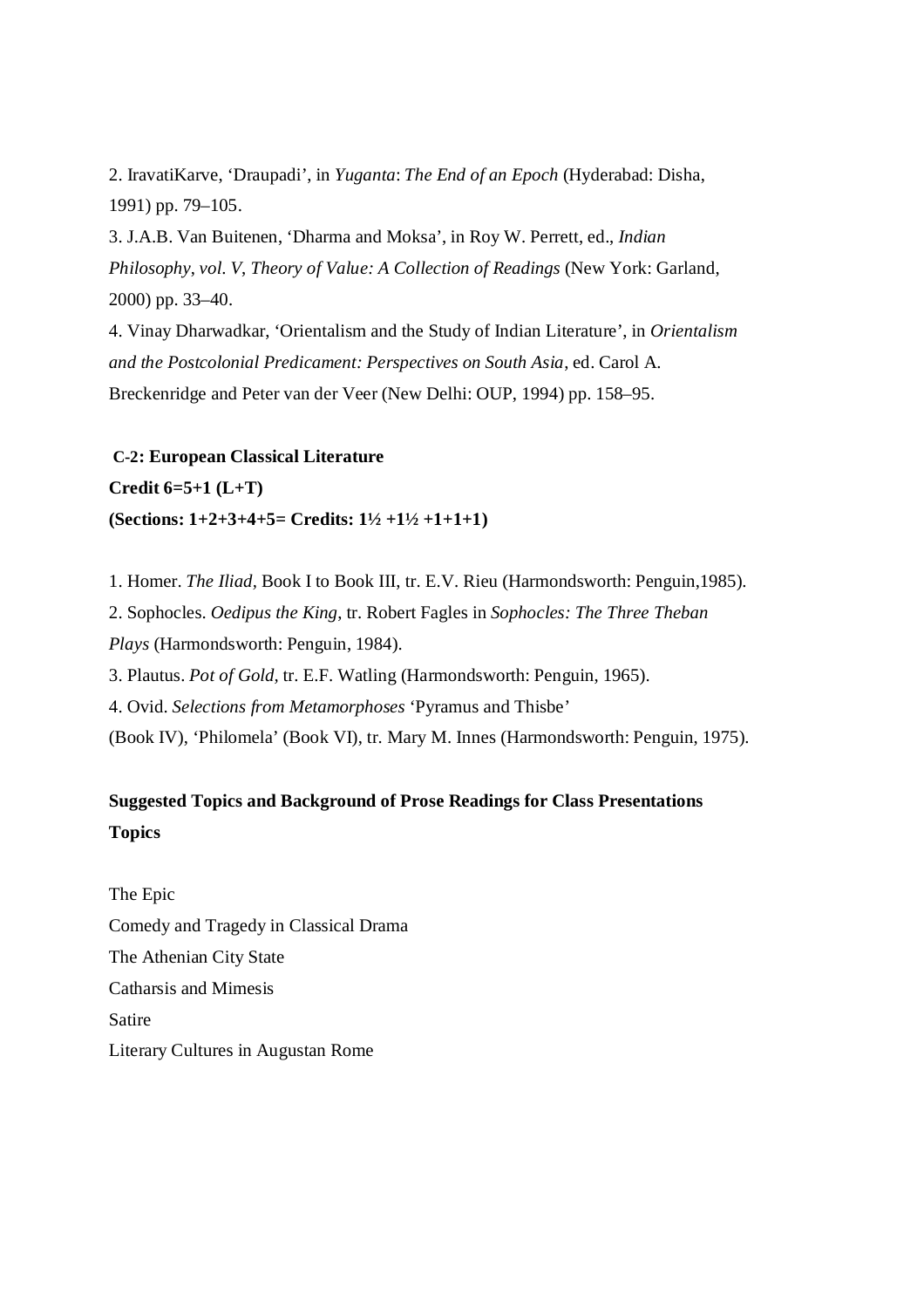#### **Suggested Readings:**

1. Aristotle, *Poetics*, translated with an introduction and notes by Malcolm Heath,

(London: Penguin, 1996) chaps. 6–17, 23, 24, and 26.

2. Plato, *The Republic,* Book X, tr. Desmond Lee (London: Penguin, 2007).

3. Horace, *Ars Poetica*, tr. H. Rushton Fairclough, *Horace: Satires, Epistles and Ars*

*Poetica* (Cambridge Mass.: Harvard University Press, 2005) pp. 451–73.

#### **ENG-103H, GE- 1: The Individual and Society Credit: 6= 5+1 (L+T) (Units: 1+2+3+4= Credits: 1½ +1½ +1½ +1½)**

| <b>Unit 1: Caste/Class</b>                  | 20 marks |
|---------------------------------------------|----------|
| 1. Jotirao Phule: 'Caste Laws'              |          |
| 2. Premchand: 'Deliverance'                 |          |
| 3. Omprakash Valmiki: 'Joothan'             |          |
| <b>Unit 2: Gender</b>                       | 20 marks |
| 1. Virginia Woolf: 'Shakespeare's Sister'   |          |
| 2. Rabindranath Tagore, 'The Exercise Book' |          |
| 3. Marge Piercy: 'Breaking Out'             |          |
| 4. Eunice De Souza: 'Marriages Are Made'    |          |
| <b>Unit 3: Race</b>                         | 20 marks |
| 1. Roger Mais: 'Blackout'                   |          |
| 2. Langston Hughes: 'Harlem'                |          |
| 3. Maya Angelou: 'Still I Rise'             |          |
| <b>Unit 4: Violence and War</b>             | 20 marks |
| 1. Wilfred Owen: 'Dulce et Decorum Est'     |          |
| 2. Henry Reed: 'Naming of Parts'            |          |
| 3. Amitav Ghosh: 'Ghosts of Mrs Gandhi'     |          |
| Unit 5: Living in a Globalized World        | 20 marks |
| 1. Roland Barthes: 'Toys'                   |          |
| 2. Imtiaz Dharkar: 'At the Lahore Karhai'   |          |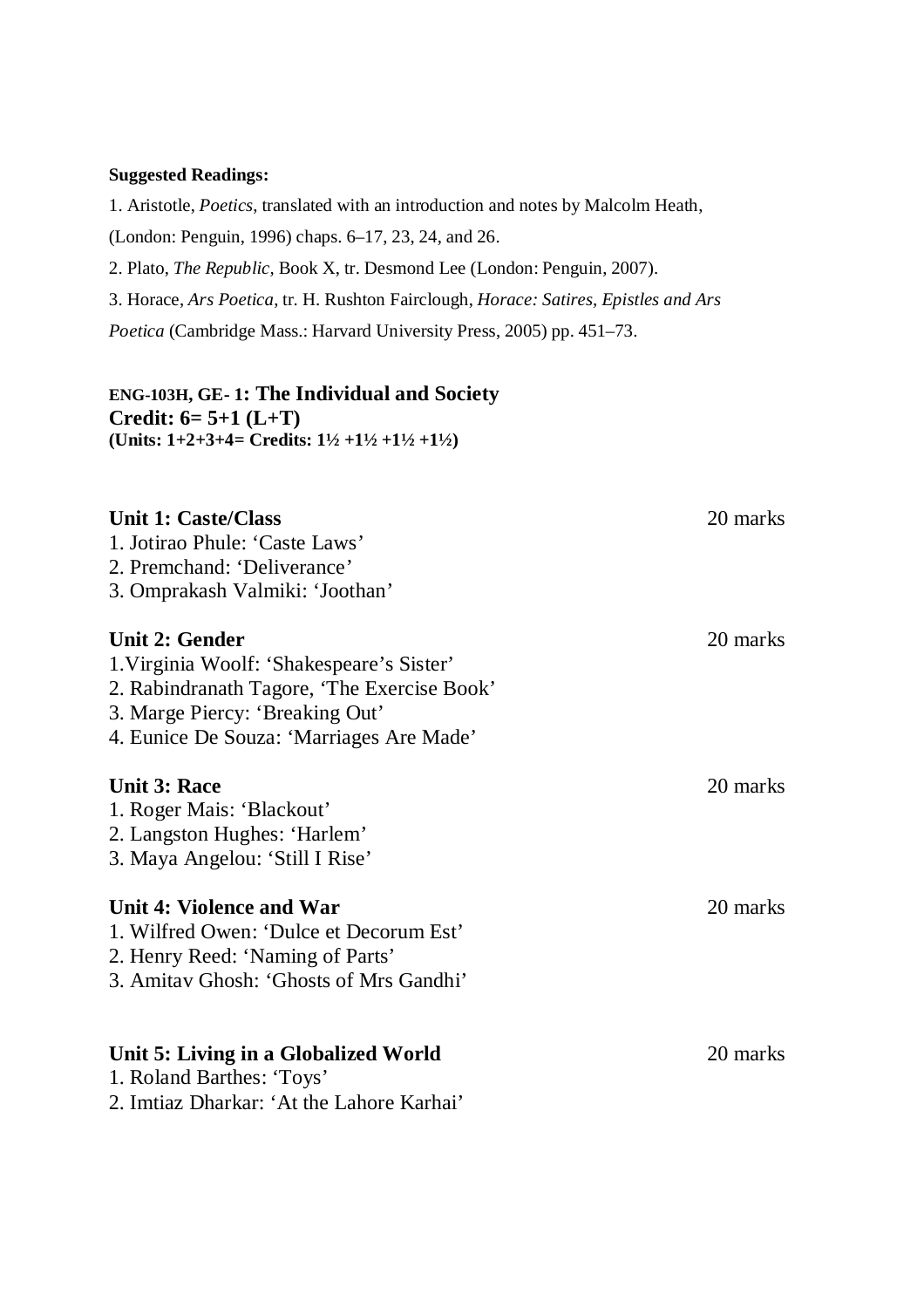Selections from Vinod Sood, et. al., eds., *The Individual and Society: Essays, Stories and Poems* (Delhi: Pearson, 2005).

#### **ENG-104H, AECC: English Communication**

**Preamble:** The purpose of this course is to introduce students to the theory, fundamentals and tools of communication and to develop in them vital communication skills which should be integral to personal, social and professional interactions. One of the critical links among human beings and an important thread that binds society together is the ability to share thoughts, emotions and ideas through various means of communication: both verbal and non-verbal. In the context of rapid globalization and increasing recognition of social and cultural pluralities, the significance of clear and effective communication has substantially enhanced. The present course hopes to address some of these aspects through an interactive mode of teaching-learning process and by focusing on various dimensions of communication skills. Some of these are: Language of communication, various speaking skills such as personal communication, social interactions and communication in professional situations such as interviews, group discussions and office environments, important reading skills as well as writing skills such as report writing, notetaking etc. While, to an extent, the art of communication is natural to all living beings, in today's world of complexities, it has also acquired some elements of science. It is hoped that after studying this course, students will find a difference in their personal and professional interactions. The recommended readings given at the end are only suggestive; the students and teachers have the freedom to consult other materials on various units/topics given below. Similarly, the questions in the examination will be aimed towards assessing the skills learnt by the students rather than the textual content of the recommended books.

#### **Credits: 4**

#### **(Units: 1+2+3+4= Credits: 1½ +1½ +1½ +1½)**

| $\mathbf{1}_{\cdot}$ | <b>Introduction: Credit-1</b>                                                          | 10 Marks |  |
|----------------------|----------------------------------------------------------------------------------------|----------|--|
|                      | Theory of Communication,                                                               |          |  |
|                      | Types and modes of Communication                                                       |          |  |
|                      | 2. Language of Communication: Credit-1                                                 |          |  |
|                      | Verbal and Non-verbal (Spoken and Written) Personal, Social and Business, Barriers and |          |  |
|                      | Strategies,                                                                            |          |  |
|                      | <b>Speaking Skills: Credit-1</b>                                                       | 10 Marks |  |
|                      | Monologue, Dialogue, Group Discussion, Effective Communication/ Mis- Communication     |          |  |
|                      | Interview,                                                                             |          |  |
|                      | 3. Reading and Understanding: Credit- $\frac{1}{2}$                                    | 10 Marks |  |
|                      | Close Reading, Comprehension Summary, Paraphrasing, Analysis and Interpretation        |          |  |
|                      |                                                                                        |          |  |
|                      | Writing Skills: Credit-1/2                                                             | 10 Marks |  |

Documenting